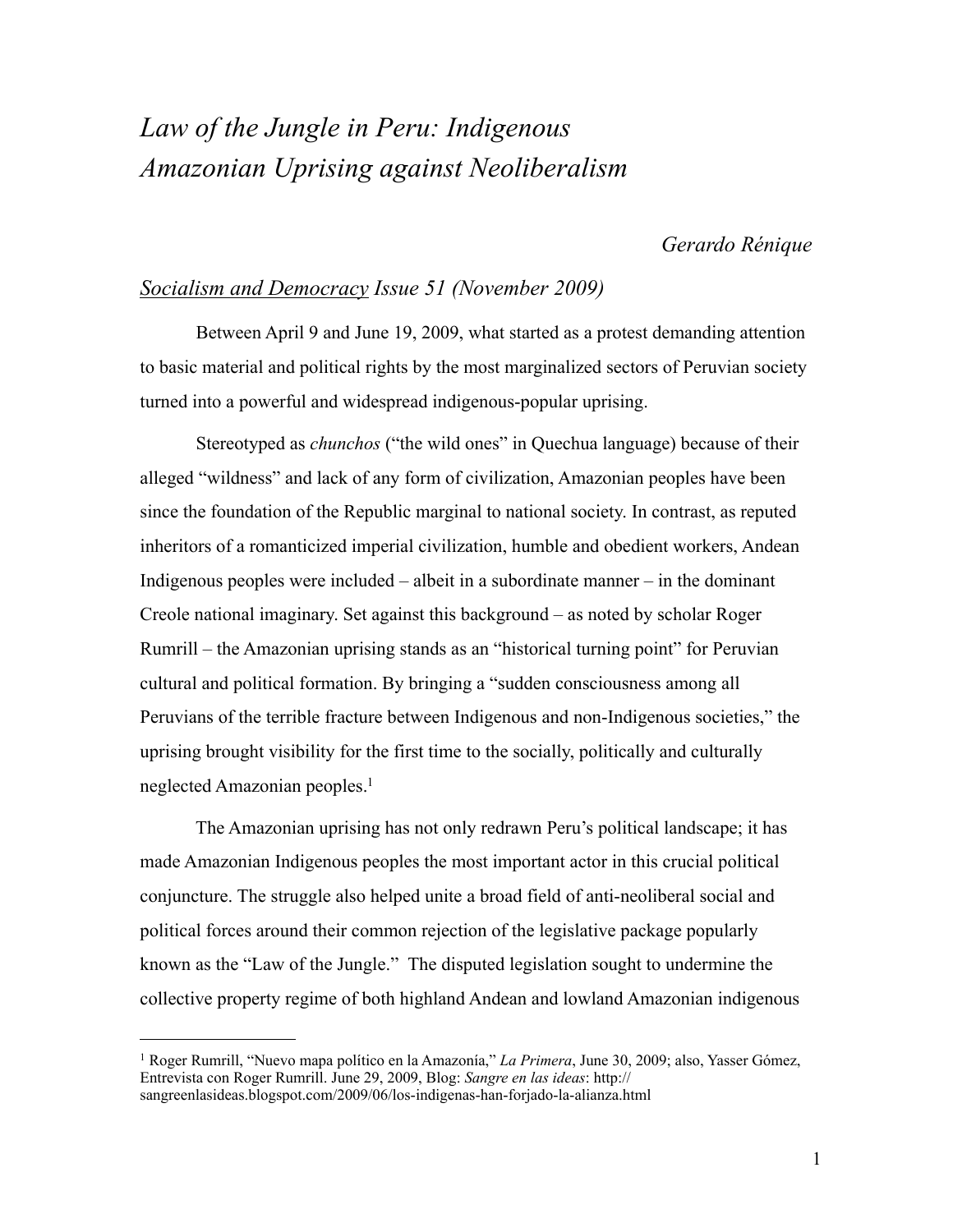communities by conceding supposedly "uncultivated" lands to lumber companies, surrendering the nation's rights over natural resources to private investors. Other measures sought to expand the area of forest concessions (to almost 100,000 acres for use over 40 years); facilitate the use of public waters by private irrigation projects; lower the restrictions on transgenic seeds; ease government control over protected areas; and establish forest zones of "permanent production." One of the most controversial aspects of the decrees is that they allow private interests to buy up indigenous lands and resources.

 More importantly, the Amazonian uprising has also made possible a hitherto elusive alliance between Amazonian and Andean indigenous peoples – an alliance that will be key to blocking the predatory expansion of capital across the final frontier to its global and absolute dominance. As one of the planet's richest sources of oxygen, water, energy, and biodiversity, Amazonia is of primordial importance not only for Peruvian citizens but for all humanity. Indigenous understandings, ethical stands toward life in all its forms, collective forms of decision-making, non-capitalist drives, and communal pluralism also stand at the center of a possible new universalism beyond capitalism.

### **Against the Law of the Jungle**

 On June 5, 2009, near a stretch of highway known as the Devil's Curve in the northern Peruvian Amazon, police began firing live rounds into a multitude of indigenous protesters and their supporters – *mestizo*s from the surrounding area, army veterans, and a group of *ronderos* from the Andean Highlands[.2](#page-1-0) In the nearby towns of Bagua Grande, Bagua Chica, and Utcubamba, shots also came from police snipers on rooftops and from a helicopter that hovered above the mass of people. Far from being deterred by this bloody repression, both natives and *mestizos* escalated their protest.

By the end of the day, a number of buildings belonging to the government and to President Alan García's APRA party had been destroyed. At least 24 policemen and 11 Indigenous protesters – by official count – were killed, and additional protesters were

<span id="page-1-0"></span><sup>2</sup> Members of *rondas* – community-appointed self-defense and vigilance units – *ronderos* are also charged with the administration of customary law.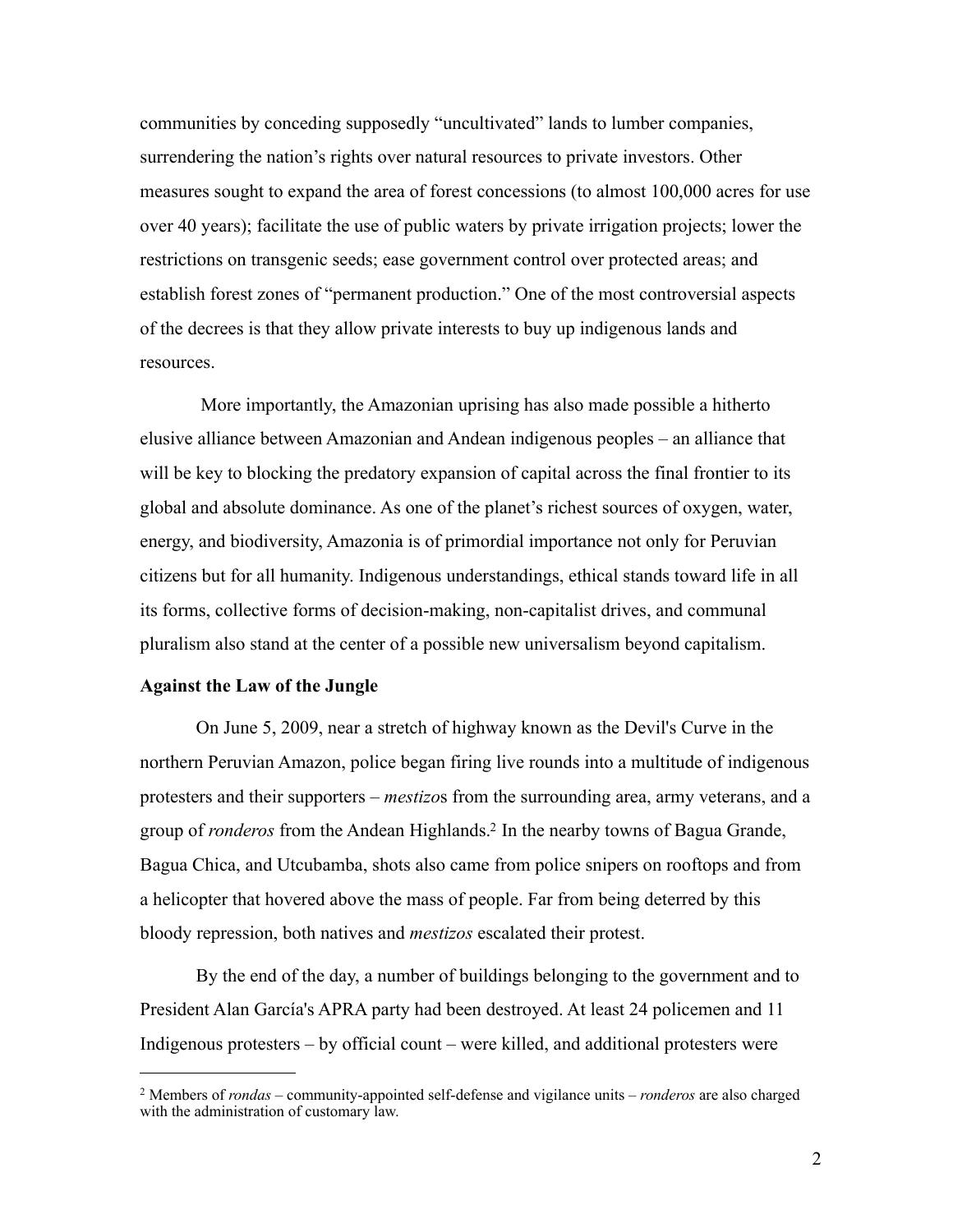disappeared (estimates vary). Overwhelmed by the number of wounded, small local hospitals were forced to shutter their doors. A Church official disclosed that many of the civilian wounded and killed at the Devil's Curve were forcefully taken to the military barracks of El Milagro. From Bagua, a local journalist told a radio station that policemen had dumped bagged bodies into the Utcubamba River.

The confrontation had entered its acute phase several weeks earlier when, in violation of its September 2008 agreement with the Amazonian peoples, the government purposely delayed negotiations that had been scheduled, with the mediation of Congress, a few months before. The September agreement, together with Congressional revocation of controversial presidential Decrees 1015 and 1073 (aimed at privatizing communal lands and erasing indigenous autonomy) had resolved a weeks-long Amazonian Indigenous strike organized by the umbrella group Inter-Ethnic Association for the Development of the Peruvian Amazon (AIDESEP).<sup>3</sup> The decrees that were revoked by Congress had overturned local community rulings so as to allow "business partners," buyers, or mortgage-holders into indigenous territories, thereby eliminating the last legal resource available to indigenous peoples to protect their territorial integrity and autonomy. The September compromise curtailed the Law of the Jungle, requiring negotiation of issues affecting territorial rights, self-determination, health and education, and cultural integrity. This was a victory for AIDESEP and a severe blow to García's neoliberal plans. As such, it established the Indigenous Amazonian peoples as a pivotal actor in Peruvian politics.

 The indigenous victory however was short lived. Oblivious to the generalized opinion that the "Law of the Jungle" – and the Free Trade Agreements – would have a detrimental impact on the environment and would also undermine national sovereignty, García persisted with his project. Describing Congress's decisions as "an historical mistake," while keeping contact and conversations with Amazonian representatives open, García launched an aggressive political and media offensive against their organization. Frustrated with García's uncompromising stance, AIDESEP launched a second general

<span id="page-2-0"></span><sup>&</sup>lt;sup>3</sup> AIDESEP was created in the late 1970s. Its background is discussed in a later section of this article.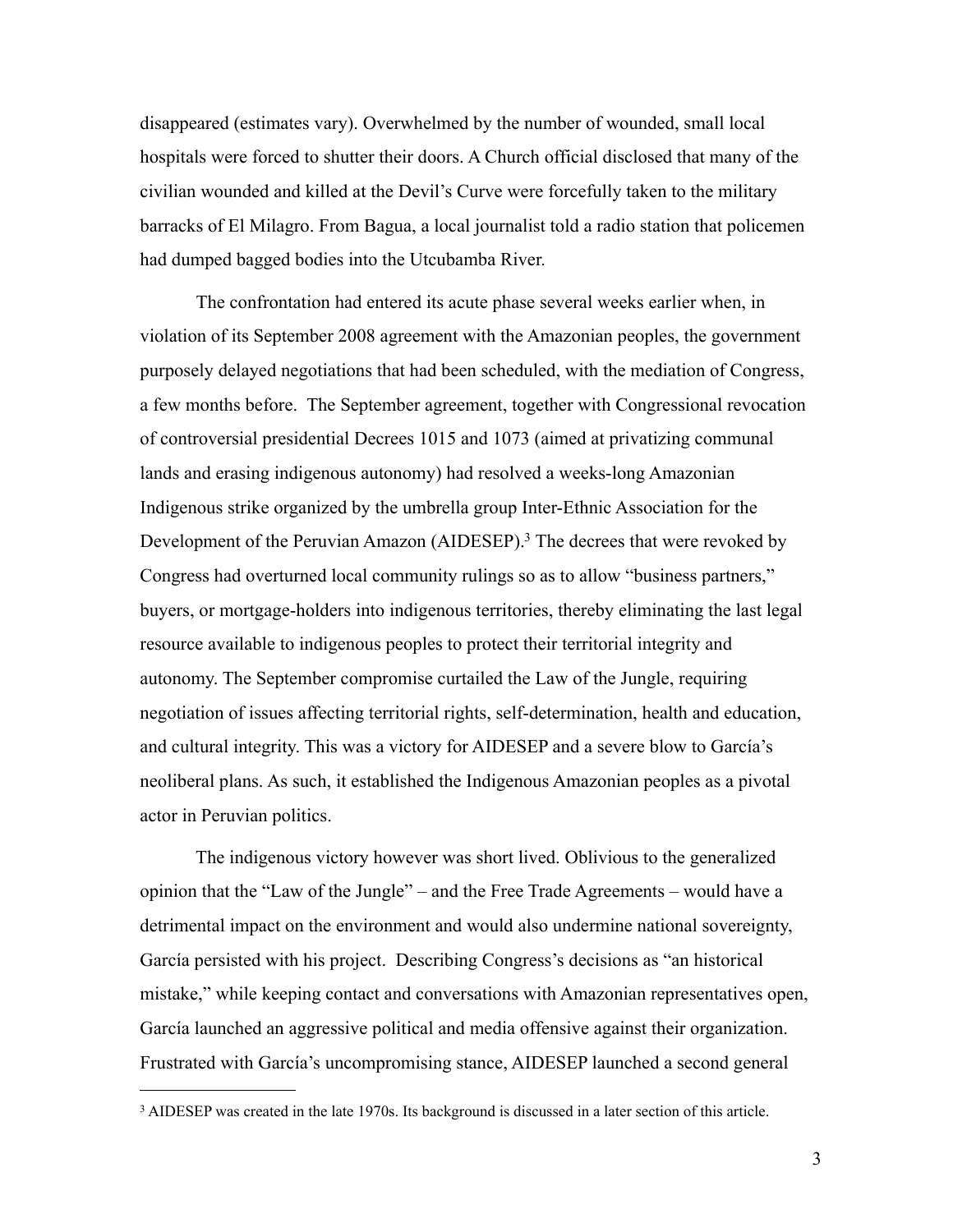strike on April 9, 2009. In a public declaration it demanded that Congress rescind the "Law of the Jungle," establish a genuine *Mesa de Diálogo*, and create new government agencies charged with implementing "intercultural" solutions to indigenous health and education problems. The document also called for recognition of indigenous collective property rights, guarantees for special territorial reserves of communities in voluntary isolation, and the suspension of land concessions to oil, gas, mining, lumber, and tourism industries.[4](#page-3-0) Indigenous organizations also demanded a new constitution that would incorporate the United Nations Declaration on the Rights of Indigenous Peoples and the International Labor Organization (ILO)'s Convention 169, both of which guarantee indigenous rights to territorial and cultural autonomy. Finally, the April declaration also calls for the suspension of the government's free trade agreements with the United States, the European Union, Chile, and China, all of which endanger indigenous territorial rights and Amazonian biodiversity. Taken together, these proposals constitute an alternative approach to modernization, rejecting the predatory demands of capital and affirming commitment to the environment, indigenous peoples, and national sovereignty.

 The decrees comprising the "Law of the Jungle" had been signed by García under special powers he received from Congress to implement the 2006 US-Peru Free Trade Agreement. In the opinion of legal experts, at least nine of those decrees contravene the prescriptions of the Indigenous and Tribal Peoples Convention (ILO Convention 169), as well as Peru's own Constitutional right of self-determination to peasant and indigenous communities**.** Both the ILO Convention and the Peruvian Constitution grant indigenous peoples the right of consultation, participation, and decision in development projects affecting their wellbeing and territories. Although Peru, like many other Latin American countries, has legally adopted ILO principles, they have so far remained a dead letter. By privatizing forests, hydrocarbons, water, and minerals, the Law of the Jungle also violates

<span id="page-3-0"></span><sup>4</sup> Peoples in voluntary isolation are those recently contacted and that by their own will decide to live without contact with the larger society. Many of these communities were initially contacted by AIDESEP that have also negotiated with the government the creation of territorial reserves allocated exclsuively to these communities. See AIDESEP's Programa Nacional de Pueblos Indigenas en Aislamiento Voluntario y Contaco Inicial, in <http://www.aidesep.org.pe/index.php?codnota=7>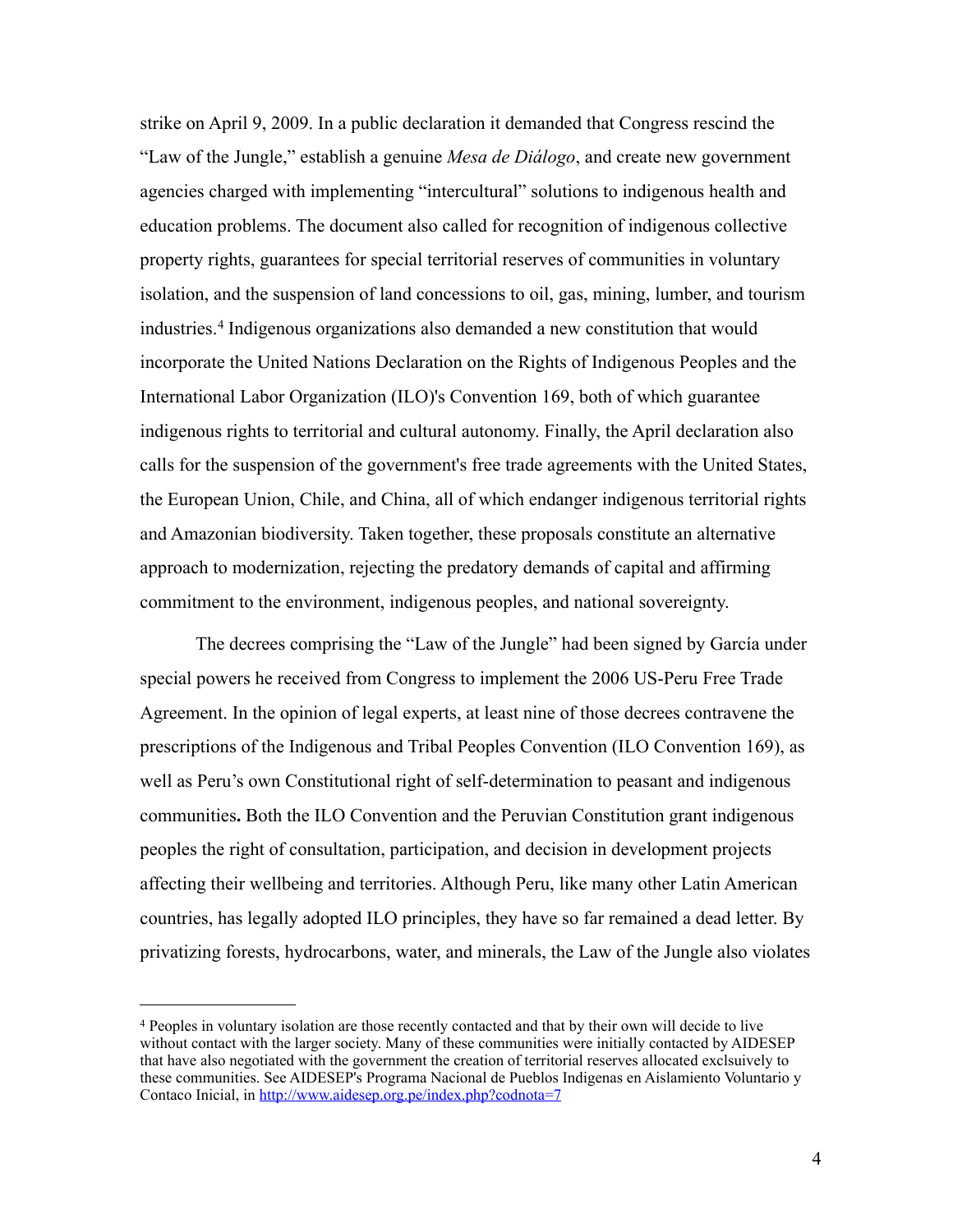the specific Constitutional provision that "all renewable and non-renewable resources are patrimony of the nation.["5](#page-4-0)

 Following a colonial logic of "progress" and the capitalist predatory mode, García's decrees foster the commodification of indigenous territories, ecological reserves, communal and public lands, water, and biogenetic resources to the benefit of powerful transnational interests. What's more, the Law of the Jungle implicitly conceives of indigenous Amazonia as an open, empty, bountiful, and underdeveloped frontier and its inhabitants as obstacles to neoliberal modernization and investment schemes.

President García defended the government's violent reaction and blamed the indigenous peoples for thinking they could decide what happens in their territories: "These people don't have crowns. They aren't first-class citizens who can say… 'You [the government] don't have the right to be here.' No way." The president called the protesters "pseudo-indigenous." Oblivious to demands from the most diverse quarters, García hardened his position, accusing indigenous leaders of terrorism incited by an alleged international "anti-system" force. Charged with sedition, indigenous leader Alberto Pizango was forced to seek political asylum in Nicaragua. Resorting to a bygone discourse, García further asserted that with the participation of "foreign leaders," the country was living through a "cold war" – part and parcel of what he considered to be "a continental conflict" pitting the forces of "economic and political democracy" against those of "economic statism and demagoguery" represented by Presidents Hugo Chávez of Venezuela and Evo Morales of Bolivia.[6](#page-4-1)

 As indigenous groups escalated their direct action campaign, the government declared a state of siege on May 9 in four of the most militant provinces of Amazonia.

<span id="page-4-0"></span><sup>5</sup> AIDESEP-Equipo Legal. *Decretos Legislativos que afectan a los Pueblos Indígenas emitidos por el Poder Ejecutivo en virtud a la Ley n. 29157. Análisis de los principales Decretos Legislativos.* (Documento d Trabajo). Ms., n/d; Patricia Urteaga C. *Informe Socio Jurídico sobre Decretos Legislativos Vinculados a Derechos de los Pueblos Indígenas.* Lima: Derechos, Educación y Desarrollo, 2008. See also, Monika Ludescher, "Hidrocarburos, medio ambiente y derechos indígenas en la Amazonia Peruana," *Derecho y Ambiente*, vol.2, 1997, 281-318.

<span id="page-4-1"></span><sup>6</sup> Alan García, "A la fe de la inmensa mayoria," *Expreso*, June 28, 2009. See also, Carlos I. Degregori, "Presidente García: perdido en la era de Bush," *Ideele***,** no. 193, July 2009, [http://www.revistaideele.com/](http://www.revistaideele.com/node/493) [node/493](http://www.revistaideele.com/node/493).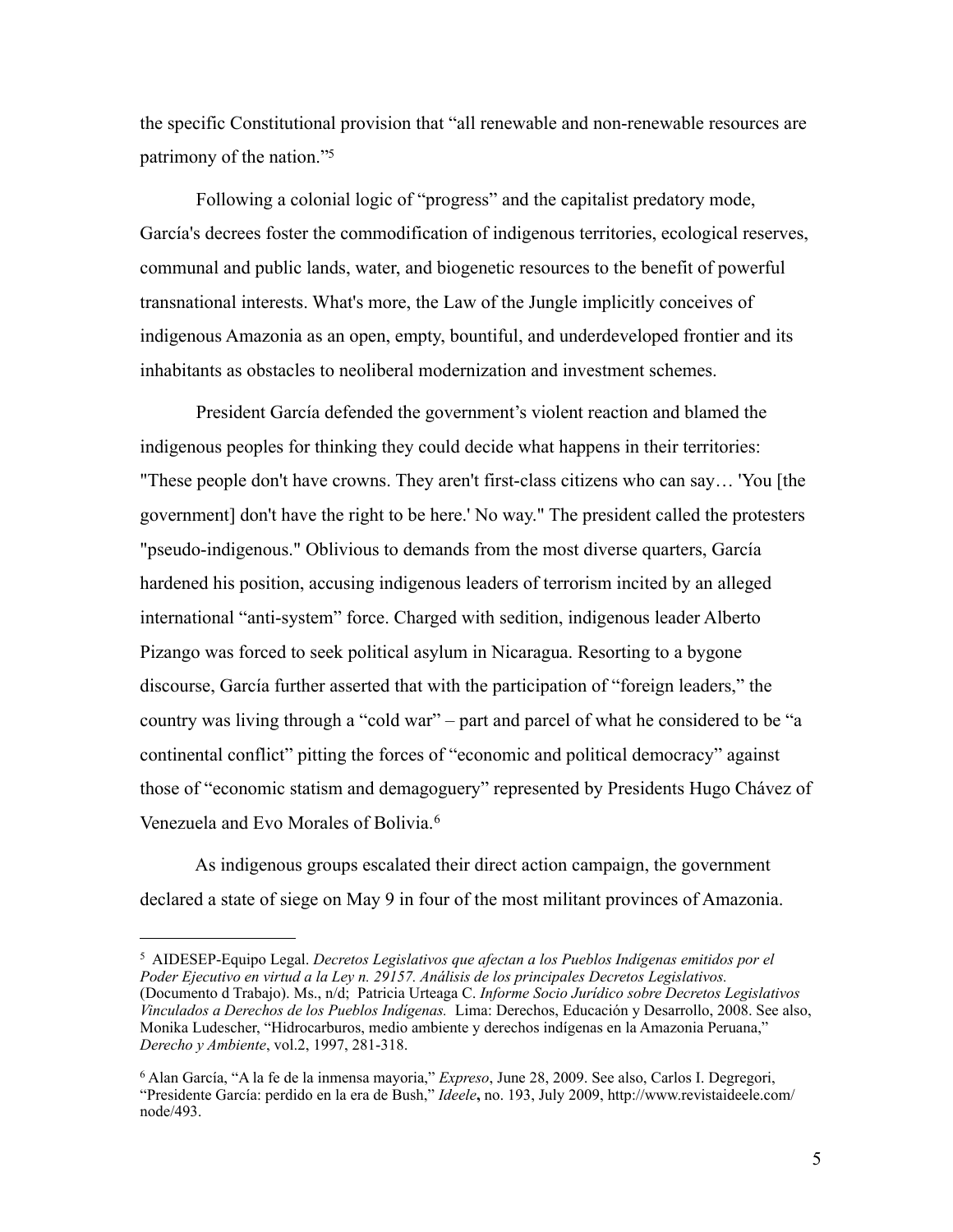Despite the crackdown, AIDESEP gained sympathy and solidarity from broad sectors of Peruvian society. Unions, popular organizations, and highland peasant and indigenous groups have staged "civic strikes" and other protest actions. Elected municipal and regional authorities across the country have also expressed their support. And Catholic bishops across the Amazon region have called on the faithful to support indigenous demands, stating that the "rich cultural and biological diversity" of the region represents a "source of life and hope for humanity."

 On May 27, Peru was rocked by a national day of protest called by the country's largest trade union federation and other social movement umbrella groups. Thousands took to the streets to protest García's neoliberal policies and to express their solidarity with AIDESEP's struggle. In Lima a massive march arrived at the steps of Congress, demanding that the Law of the Jungle be declared unconstitutional. Meanwhile, the justconcluded Fourth Continental Indigenous People's Summit, which was held in southern Peru, called for an international day of action in solidarity with the Amazonian uprising.[7](#page-5-0) Labor confederations, Andean indigenous, *campesino* and popular organizations, coalesced with AIDESEP into a *Frente por la Defensa de la Vida y la Soberanía* and called for a three-day *Jornada Nacional de Lucha.* Far from deterring mobilization, the June 9 massacre at Devil's Curve in Bagua and the ensuing repression triggered further discontent and mobilization in solidarity with AIDESEP, in defense of the Amazon, and against García's Free Trade Agreements. Under the slogan *La Selva No Se Vende. La Selva Se Defiende* ("the forest is not for sale; the forest defends itself"), a myriad of popular organizations, women's groups, youth collectives, labor unions, and peasant federations mobilized together in a number of militant and creative ways.

Threatened by mounting popular discontent, under the scrutiny of international Human Rights organizations, under criticism from clergy and from the Ombudsman's

<span id="page-5-0"></span><sup>7</sup> See Marc Becker, "Moving Forward: The Fourth Continental Summit of Indigenous Peoples," *NACLA OnLine*, June 12, 2009, http://nacla.org.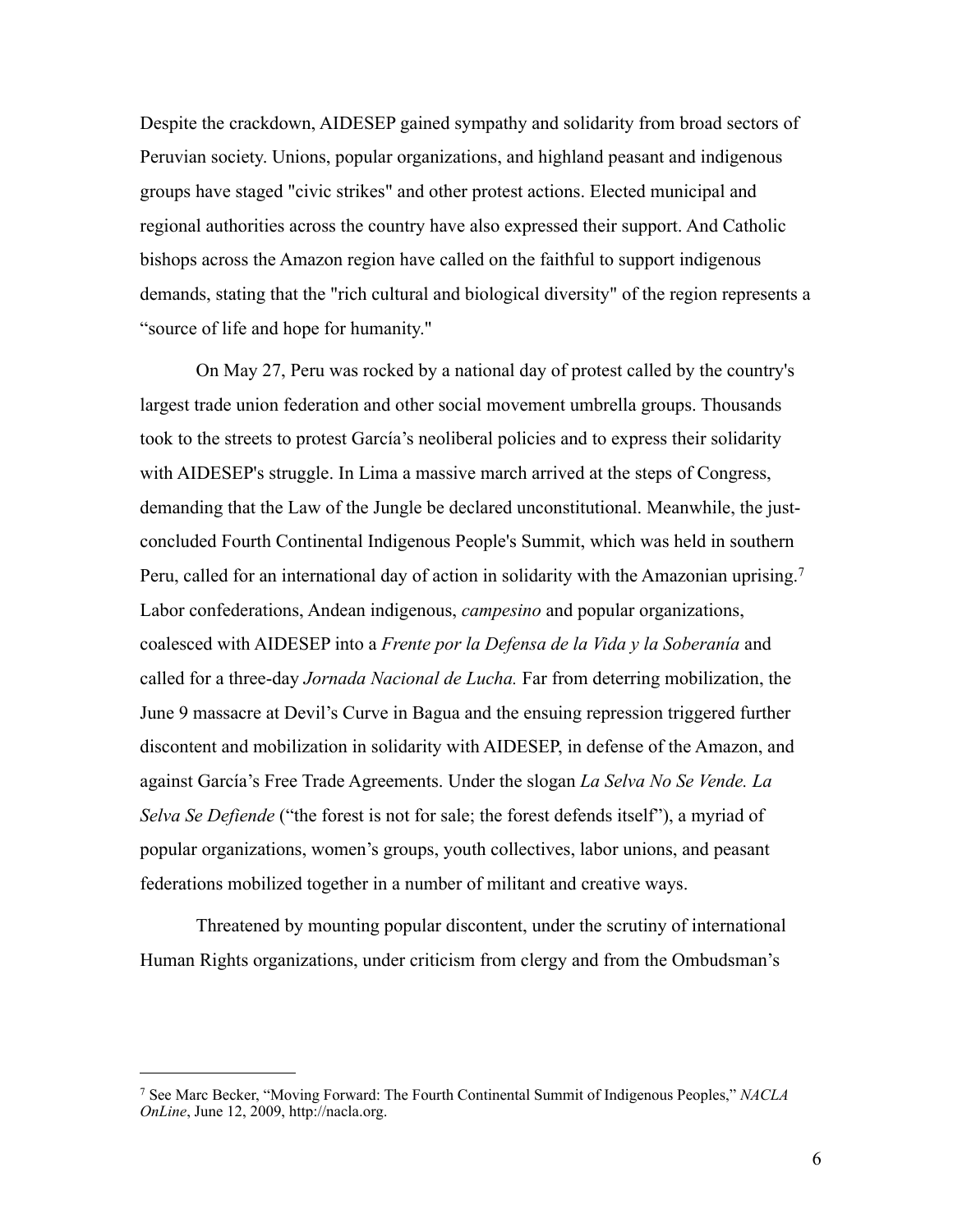Office, and facing plummeting approval rates, García caved in.[8](#page-6-0) Finally, on June 18 after meeting with AIDESEP leaders, a humbled Prime Minister Yehude Simeon (himself a former leftist and political prisoner under Fujimori) announced the withdrawal of the two decrees most legally threatening to the territorial and cultural autonomy of Amazonian Indigenous peoples, bringing the Amazonian strike to an end.

The overthrow of the controversial decrees however did not end the popular mobilization. The *Frente por la Defensa de la Vida y la Soberania,* which included AIDESEP in its ranks, demanded punishment for those responsible for the June 9 Devil's Curve Massacre, the resignation of the Cabinet, and the end of Free Trade Agreements with the United States, China and Chile. Between July 7 and 9 throughout the country, thousands took to the streets staging marches, road blockades, regional strikes and other forms of civil disobedience with a militancy and creativity not seen since the mass actions that hastened the fall of Fujimori in 2000. In the mostly indigenous highland provinces of Andahuaylas and Chumbivilcas, the strike turned into local uprisings which continued for a few weeks. Besieged but still arrogant, García restructured his cabinet in late July, warning the defiant population that he would not hesitate to apply the law against those "breaking the peace and social order." Threatened with arrest on charges of "sedition" and "mutiny," two more leaders of AIDESEP were forced into exile in Nicaragua. Several local stations in the Amazonian regions – known for their criticism of the government – were closed on the pretext of "technical" violations.

## **Neoliberalism and Colonialism**

 García justified this new onslaught on Amazonian peoples and environment in a long editorial published in late October 2007 in the right-wing daily *El Comercio*. He identified the communal property regime as Peru's main obstacle to development and modernization, alleging the existence of "uncultivated" land that indigenous communities

<span id="page-6-0"></span><sup>&</sup>lt;sup>8</sup> By late June approval rates for García dropped by eight points as compared to the previous month to reach an historic low of 21%. His disapproval levels reached 74%. In the Amazonian regions, experts estimated his approval rate at an ignominious 5%. "Desciende aprobación de Alan García," *El Comercio*, June 27, 2009.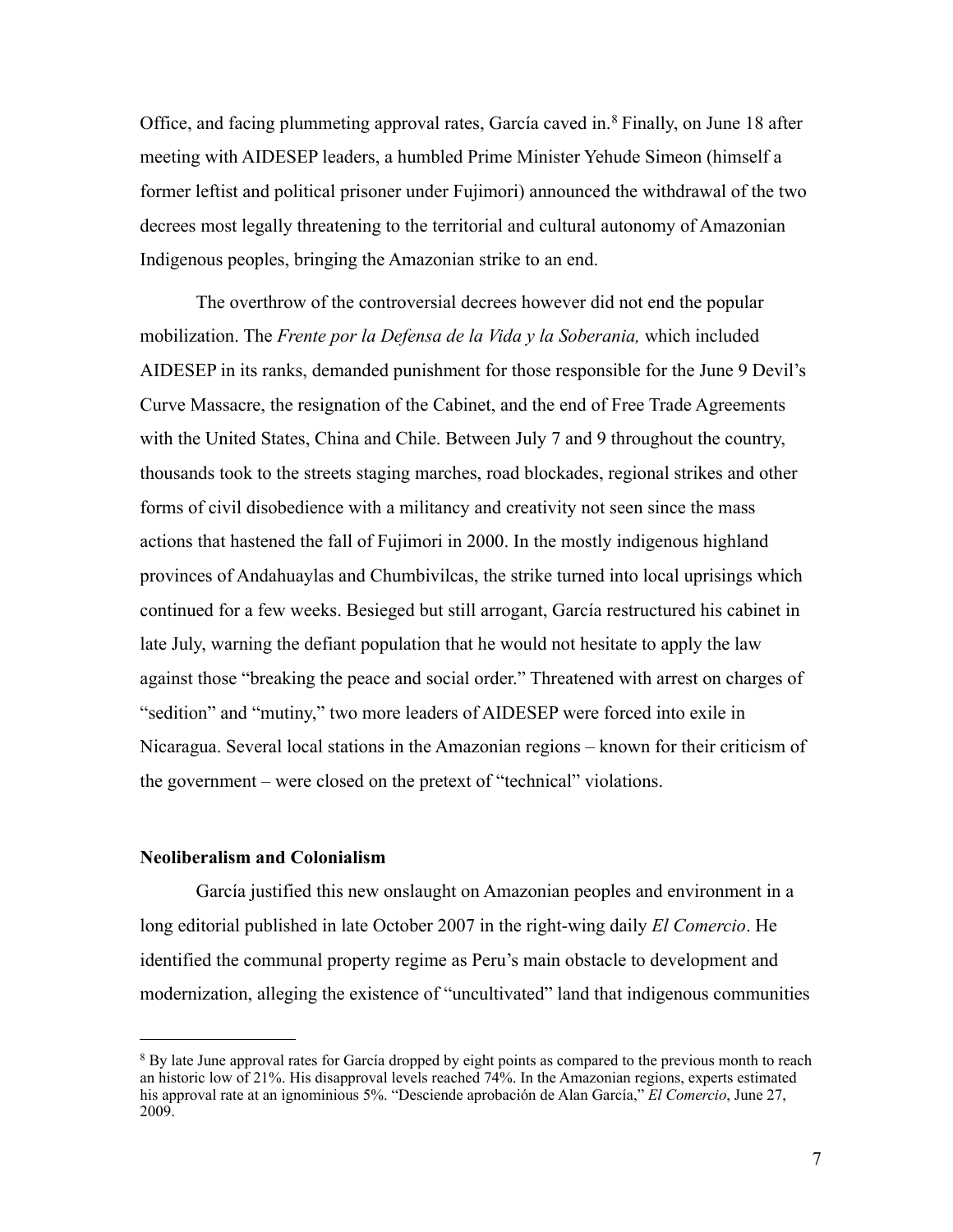"do not till" and "will not till" because they lack the know-how and financial resources. He called for the prompt privatization of these lands in order to attract "long-term high technology" investment, holding the communal-property model responsible for "the vicious circle of misery" afflicting the Amazonian region. The "uneducated and poor farmers," he said, ought to be replaced with a "middle class" of knowledgeable and financially sound property owners – in his words, the only people capable of "obtaining resources, establishing markets, and creating formal jobs."[9](#page-7-0) García thus put a neoliberal gloss on the anachronistic oligarchic scheme of progress predicated upon disappearance of the indigenous peoples through expropriation, cultural assimilation and proletarianization – a scheme unsuccessfully applied in Peru and Latin America since colonial times.

 In fact the decrees were intended to foster the ongoing concession of thousands of hectares of public, indigenous and peasant lands to private agro-industrialists that had started during President Toledo's administration (2000-05). Calling the palm oil industry of "national interest," the central government superseded regional governments' oversight power on legislation involving the use of local resources. Between 2005 and 2006, over 10,000 hectares of land in the fertile Valleys of Shanusi and Caynachari in the region of San Martin were turned over to the Grupo Romero – Peru's largest capitalist conglomerate – intended for both palm oil and bio-fuel. The major beneficiaries of Amazonian resources however are foreign oil and gas companies. Since 2003 the government has dramatically increased the number of lots assigned to transnational corporations for oil and gas exploration and extraction. The 64 lots allocated to date, covering an area of 500,000 square kilometers, represent 72% of Peru's Amazonian territories. Twenty-four of these lots comprise Indigenous territories and natural reserves

<span id="page-7-0"></span><sup>9</sup> Alan García. "El síndrome del perro del hortelano" ["The Dog in the Manger Syndrome"]*. El Comercio*, October 28, 2007. The poverty of the region is real enough; according to a 1994 World Bank report (*Indigenous People and Poverty in Latin America: An Empirical Analysis*), 75% of Amazonian children, both indigenous and non-indigenous, between the ages of 2 and 9, suffer chronic malnutrition.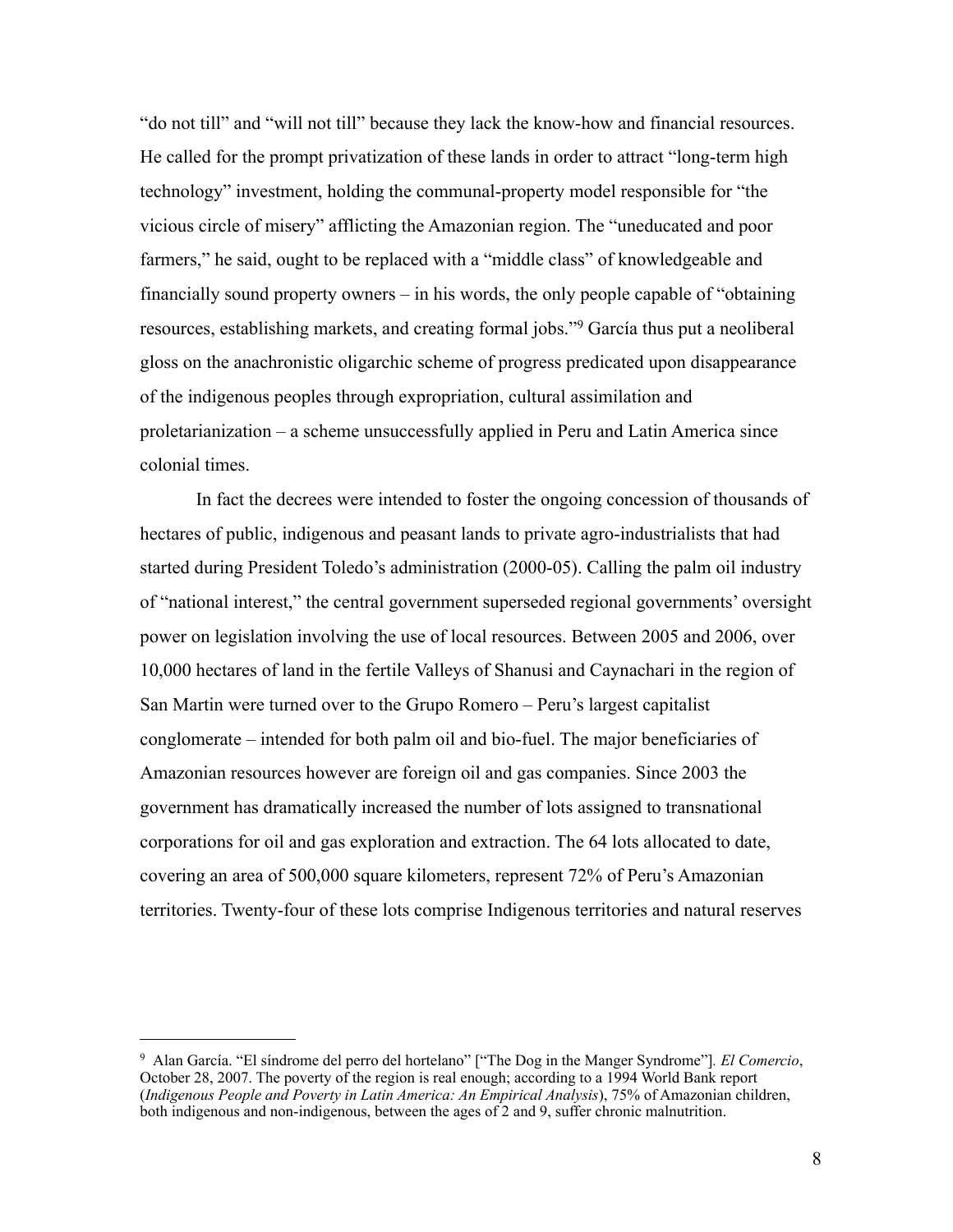deemed by researchers from Duke University to be the richest repositories of biodiversity in the whole region, and home to its most endangered species. [10](#page-8-0) 

Considering the negative impact of this industry in different parts of the world inhabited by native peoples, the indigenous-led international organization "Land is Life" considers oil development in the Amazon a "blatant violation of Indigenous peoples' human rights." The dumping of polluted water from drilling operations into rivers and the frequent spillages from oil ducts have contaminated rivers and fish – the main source of protein for local populations. A large number of Achuar children on the banks of the Rio Corrientes – downriver from Occidental Petroleum oil wells – suffer chronic malnutrition and contamination from ingesting fish tainted with cadmium and mercury. Illegal woodcutting and the smuggling of animal and vegetable species are yet another source of conflict and environmental degradation. Authorized by corrupt functionaries and authorities, the extraction of choice hardwoods represents approximately 15% of the country's overall lumber production.<sup>[11](#page-8-1)</sup>

In an indignant letter to García, AIDESEP dismissed his scheme as one of "growth without development," devised for the exclusive benefit of transnational capitalists whose investments would further deplete Amazonian territories, leaving indigenous peoples "without resources, without air, without water, and without identity." Requesting a formal dialogue with the government, the group offered a counter-proposal, suggesting a strategy of sustainable development grounded in the defense of existing ecosystems, protection of Amazonian biodiversity, and respect for indigenous territories and knowledge. It also asked that the president not act as a "Trojan horse" for foreign interests and warned him not to "give away any territories" or to implement any measure

<span id="page-8-0"></span><sup>10</sup> Susana Grados, "Grupo Romero arrasa comunidades," *La Primera*, April 13, 2008; "Proyectos petroleros son peligro para diversidad indígena del Amazonas," *La Republica*, August 13, 2008.

<span id="page-8-1"></span><sup>11</sup> Earth Right International, Racimos de Ungurahui and Amazon Watch. *A Legacy of Harm. Occidental Petroleum in Indigenous Territory in the Peruvian Amazon*. April, 2007. [http://www.amazonwatch.org/](http://www.amazonwatch.org/amazon/PE/block1ab/a_legacy_of_harm.pdf) [amazon/PE/block1ab/a\\_legacy\\_of\\_harm.pdf](http://www.amazonwatch.org/amazon/PE/block1ab/a_legacy_of_harm.pdf)

Matt Finer, Clinton N. Jenkins et al. *Oil and Gas Projects in Western Amazon Threatens Biodiversity and Indigenous Peoples.* <http://www.plosone.org/article/info%3Adoi%2F10.1371%2Fjournal.pone.0002932>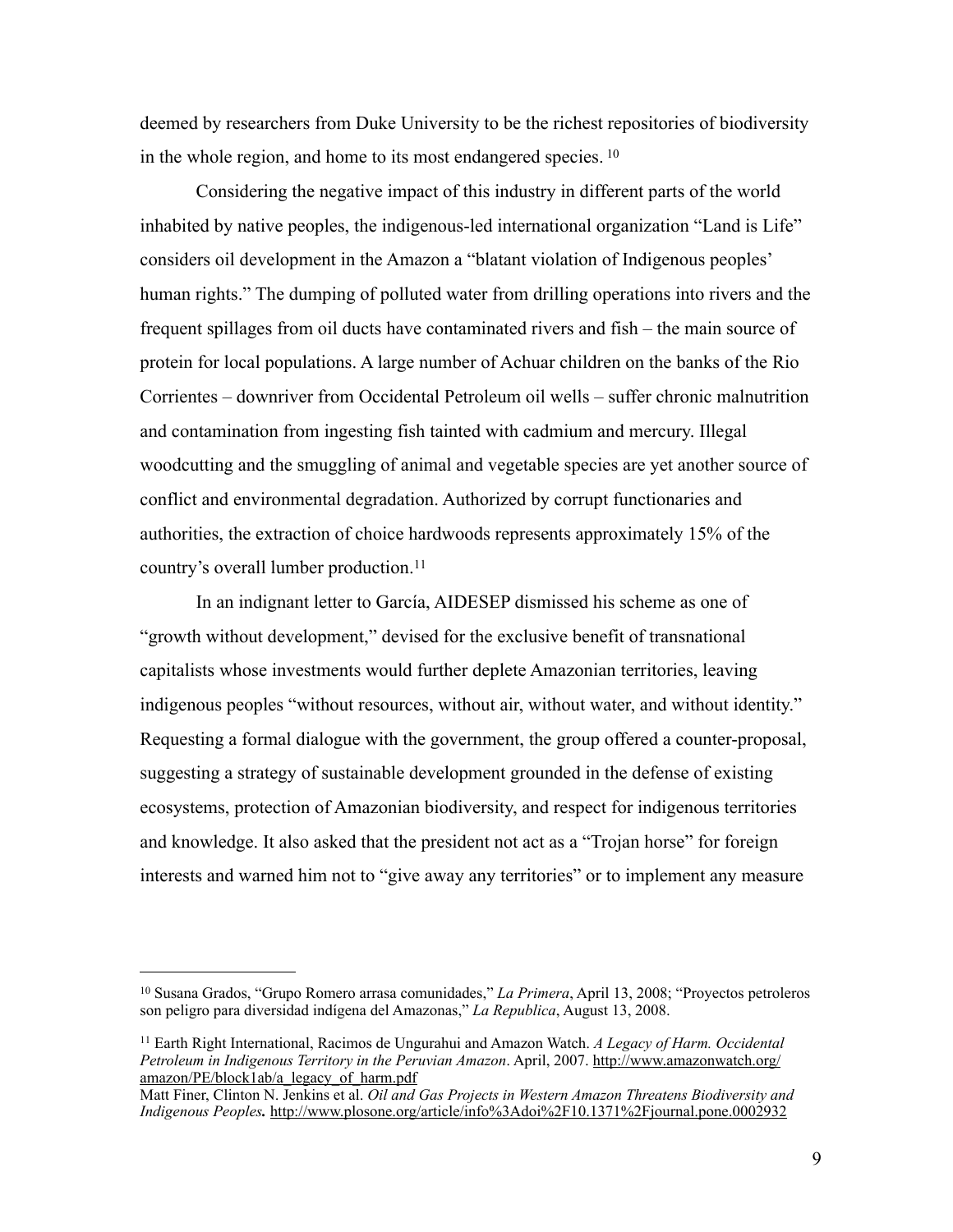concerning the Amazon without the consent of its inhabitants. The letter and request for dialogue were met with nine months of silence.<sup>12</sup>

## **History of Plunder and Resistance**

Neoliberal elites are apparently oblivious to indigenous historical agency and political activism in Peru, where there is a long trajectory of indigenous insurgency, both Andean and Amazonian. Despite systematic marginalization, defeats and setbacks, through a persistent and protracted resistance, indigenous peoples have nevertheless prevailed in the defense of their communal lands and autonomy. With approximately 9 million individuals, 711,000 of them members of 7,000 officially recognized communities, Peru's indigenous population is proportionally one of the largest in the Americas.[13](#page-9-1) Indigenous struggles have marked seminal moments in the country's history. The rebellion led by Inca descendant Santos Atahualpa (1742-52) in alliance with mostly Ashaninka peoples in the Central Jungle, and the simultaneous Andean uprisings of Tupac Amaru II in Southern Peru and Tupak Katari in today's Bolivia (1780-82) sparked the crisis that two decades later brought to its end 300 years of Spanish colonial domination. The radical anti-colonial and anti-landowner stance of these rebellions (which in this respect resembled the Black slave-led Haitian Revolution), however, created fear and apprehension among even the most fervent Creole patriots, themselves members of a privileged elite whose dominant position was predicated upon the exploitation and subordination of Indigenous (and Black) labor. Hampered by fierce colonial repression and tight mechanisms of social control, Indian and Black participation

<span id="page-9-0"></span><sup>12</sup> AIDESEP, "Carta abierta al Presidente Alan García," November 13, 2007. See also Gil Inoach Shawit. "La diferencia entre el 'perro del hortelano' y el 'perro del monte,'"AIDESEP, December 2007, http:// www.aidesep.org.pe/editor/documentos/60.pdf

<span id="page-9-1"></span><sup>13 1990</sup> World Bank estimates gave Peru's Indigenous population at 9 million, representing approximately 41% of the total population. Spread in 5,500 communities, Andean peoples are divided among 7.1 million Quechuas and 603,000 Aymaras. The approximately 350,000 Amazonian Indigenous peoples are divided into 65 different ethnic groups. With 65,000, the Ashaninka are considered the largest. Although not as accurate as the World Bank's figures, more current calculations estimate Peruvian Indigenous peoples at 50 to 60% of an estimated total population of 29 million (the latter figure from 2007 United Nations. *World Population Prospects*)*.* See Javier Lajo and Carlos Arana. "Diagnostico de la situación y problemática de los pueblos indígenas del Perú," ALAI, May 4, 2005,<http://alainet.org/active/5931&lang=es>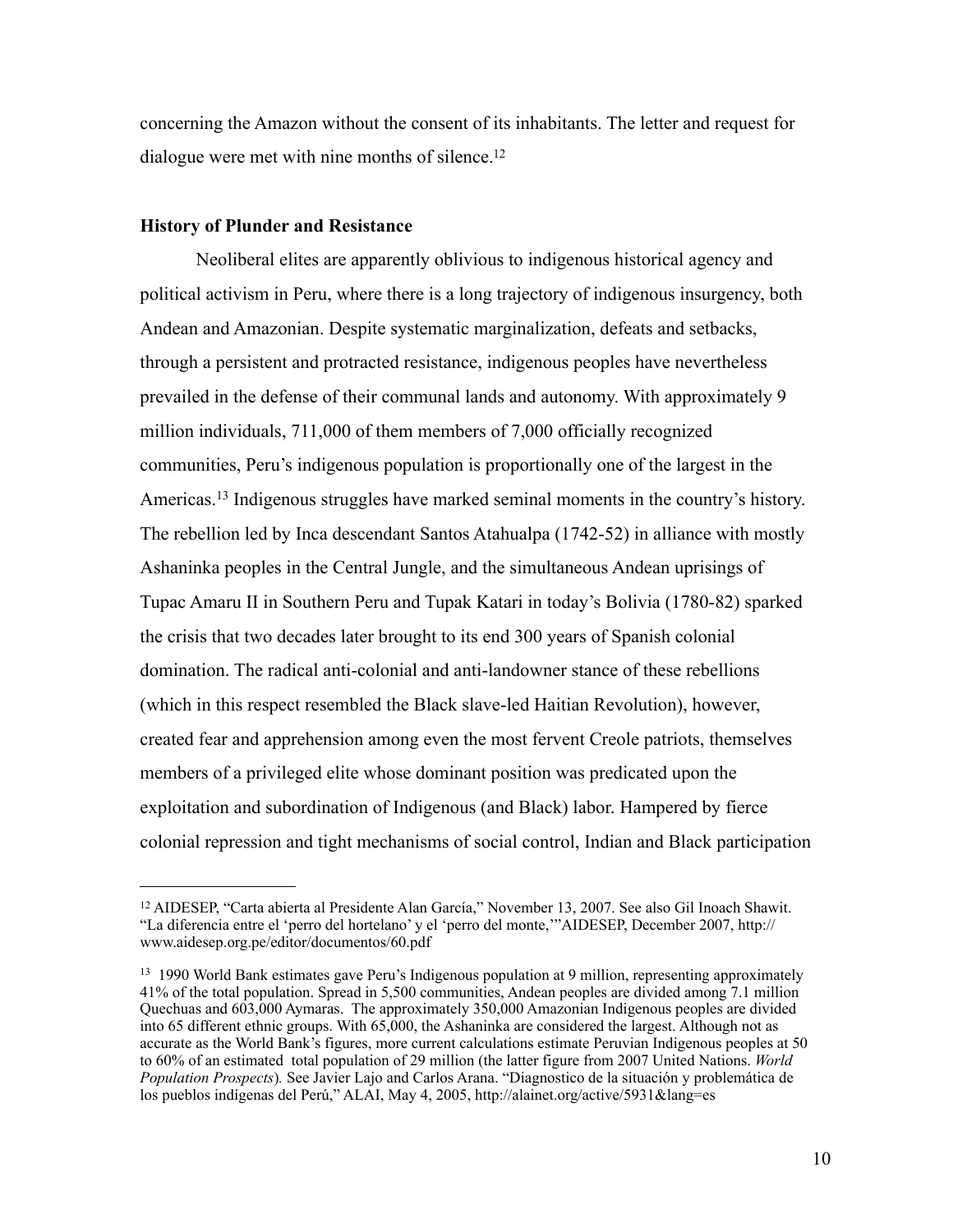in the patriot camp in the 1810-1820s Wars of Independence was carefully held to a subordinate role.

After Independence, Indian communal organization, political autonomy and territorial control granted by the colonial corporative order were soon under fire by new independent nation-states inspired by liberal principles of individualism and private property. To maintain control over Indians (and Blacks) and quell all forms of resistance, Creole nation-states developed a two-pronged strategy of repression and often-forcible cultural assimilation. Colonial forms of labor exploitation, land expropriation, and ethnic cleansing through military campaigns, co-existed side by side with modern stateformation techniques (educational and sanitary campaigns, military conscription, White immigration and "racial improvement," and the exercise of the vote) aimed at forming a compliant labor force, individual small-property owners, and patriotic (male) citizens. Resorting to a combination of rebellion, accommodation and negotiation, however, indigenous peoples managed to resist both private encroachment on their lands and state offensives against their political and cultural autonomy. Peasant/indigenous participation was pivotal to both the 1910 Mexican Revolution, and Bolivia's 1952 National Revolution. During the late 1950s and early 60s massive peasant and indigenous land occupations in the Andes galvanized the popular democratic upsurge that broke up the established oligarchic regimes.

From a Creole and Lima-centered perspective, the apparent absence of Amazonian peoples from these events is usually attributed to their geographical isolation and cultural marginalization. Seen from an indigenous perspective, however, this condition reflected their persistent resistance in defense of their cultural and territorial autonomy. Since the 18th century, indigenous groups in the Amazonian rainforest have successfully rolled back the incursions of colonial missionaries, rubber barons, gold miners, lumber contractors, Sendero Luminoso guerrillas and others seen as representing an external threat. Except during the mid-18<sup>th</sup>-century insurgency of Santos Atahualpa, however, inter-ethnic alliances between Andean and Amazonian peoples have proved elusive if not impossible. Inheritors of a long and fierce tradition of struggle, Amazonian

11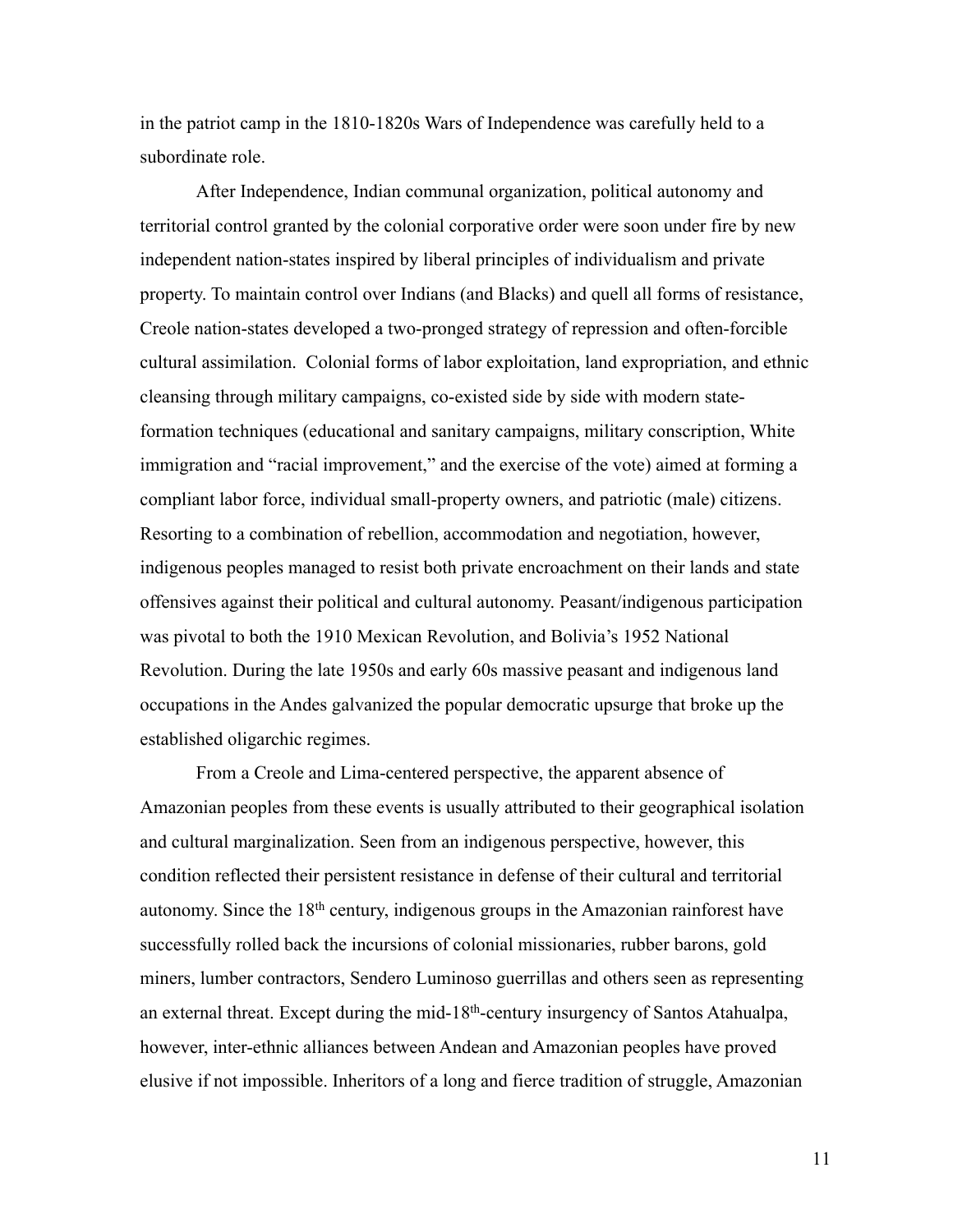peoples successfully resisted subjugation by the Inca Imperial state – grounded in Andean culture. Spanish colonialist incursions supported by Andean indigenous military personnel deepened the divide between the two peoples.

Under the independent nation-state, Andean cultural attitudes and behavior toward Amazonian indigenous cultures were similar to the hegemonic modalities maintained by the western Creole culture towards Andean peoples. The clearing of the forest and agricultural practices of Andean colonizers in the rainforest during the second half of the 20th century increased Amazonian native apprehension. Unlike the western god and Andean deities inhabiting heaven and mountaintops, Amazonian gods inhabit the forest, soil and water.

Serious attempts to bridge the gap were not successful until recently, when the Law of the Jungle and its threatening disposition undermining Indigenous cultural and territorial autonomy brought together the most representative organizations of both Andeans and Amazonians. Together with AIDESEP, the Peasant Confederation of Peru (CCP), the National Agrarian Confederation (CNA), and the Confederation of Peasant Communities Affected by Mining (CONACAMI) – with a mostly Andean membership – established a coalition declaring Peru's indigenous peoples in "state of emergency." In a press conference following their first meetings in June 2008, Antolin Huascar, president of the CNA, announced that peasant and indigenous communities across the country would engage in marches, sit-ins, and regional mobilizations as a prelude to a countrywide indigenous strike. Scheduled for July 8-9, the strike was set to coincide with the national strike previously announced by labor and popular organizations, as well as with the Amazonian strike called by a mid-April Amazon Summit that was massively attended by popular organizations, labor unions, citizen groups, ecologists, local businessmen, academics, local municipal and regional authorities, oppositional congressional representatives, and Indigenous representatives from the five Amazonian regions.

Roadblocks, marches, and demonstrations, particularly intense in southern Peru and the Amazon (the two regions with the largest concentration of indigenous

12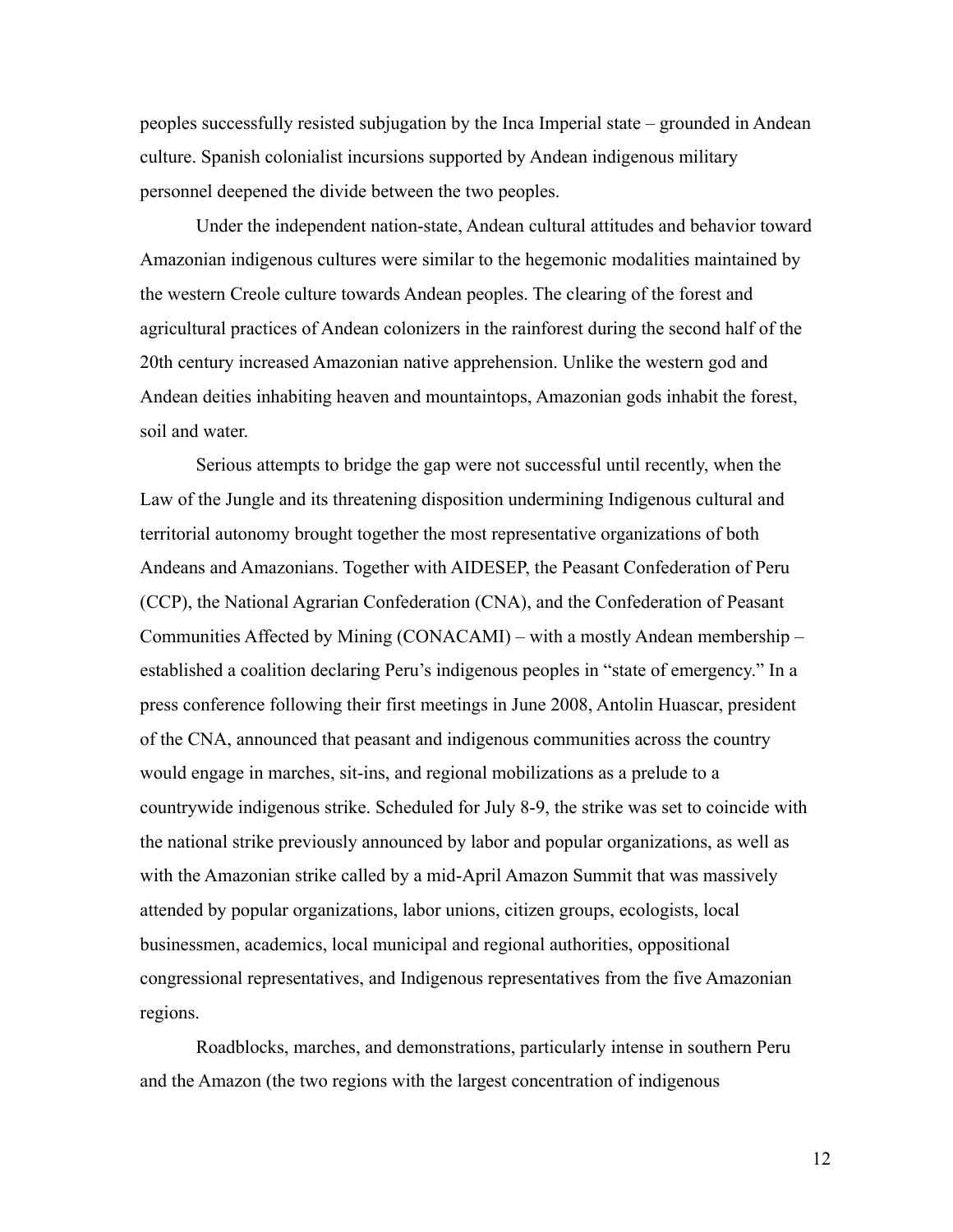communities), paralyzed most of the country. García's approval rating had already sunk below 25%. His eager and servile embrace of the despised and ailing Washington Consensus contrasted sharply with his electoral promises to revise the Free Trade Agreement with the United States, uphold the autonomy of the regional governments, promote a rural strategy in the Andes based on modernizing peasant production, protect the environment, and reexamine the tax breaks and fiscal privileges granted to transnational corporations by authoritarian president Alberto Fujimori and left untouched by his successor, Alejandro Toledo. Oblivious to popular mobilizations and swelling criticism, García dismissed the protesters as opponents to modernization and boycotters of globalization, manipulated by "outside" interests. He was only making matters worse for himself.

#### **2008 Amazonian Strike**

 Quietly and steadfastly in the early hours of August 9, 2008, hundreds of Matsiguengas closed down navigation on the Urubamba River. Not far away, in a simultaneous action, another group occupied two pumping stations, heliports, and installations of Pluspetrol, the corporation operating the Camisea gas deposit – the largest in the country, located in the southern department of Cusco. Further north, in the other extreme of the Peruvian Amazon, more than 500 Awajun occupied and closed down the hydroelectric plant of El Muyo, while thousands rallied in the nearby provincial capital of Bagua. On the banks of the Ucayali River near the port of Pucallpa, indigenous protesters closed the river to navigation. In Manseriche, department of Loreto, indigenous protesters occupied and closed down the pipeline transporting oil from the deposits in Manseriche to the coast. Vowing to maintain the blockades and occupations until the government established a direct dialogue, AIDESEP released an 11-point platform.

The group demanded, first and foremost, the immediate repeal of decrees 1015 and 1073 and the cancellation of other decrees threatening indigenous territorial integrity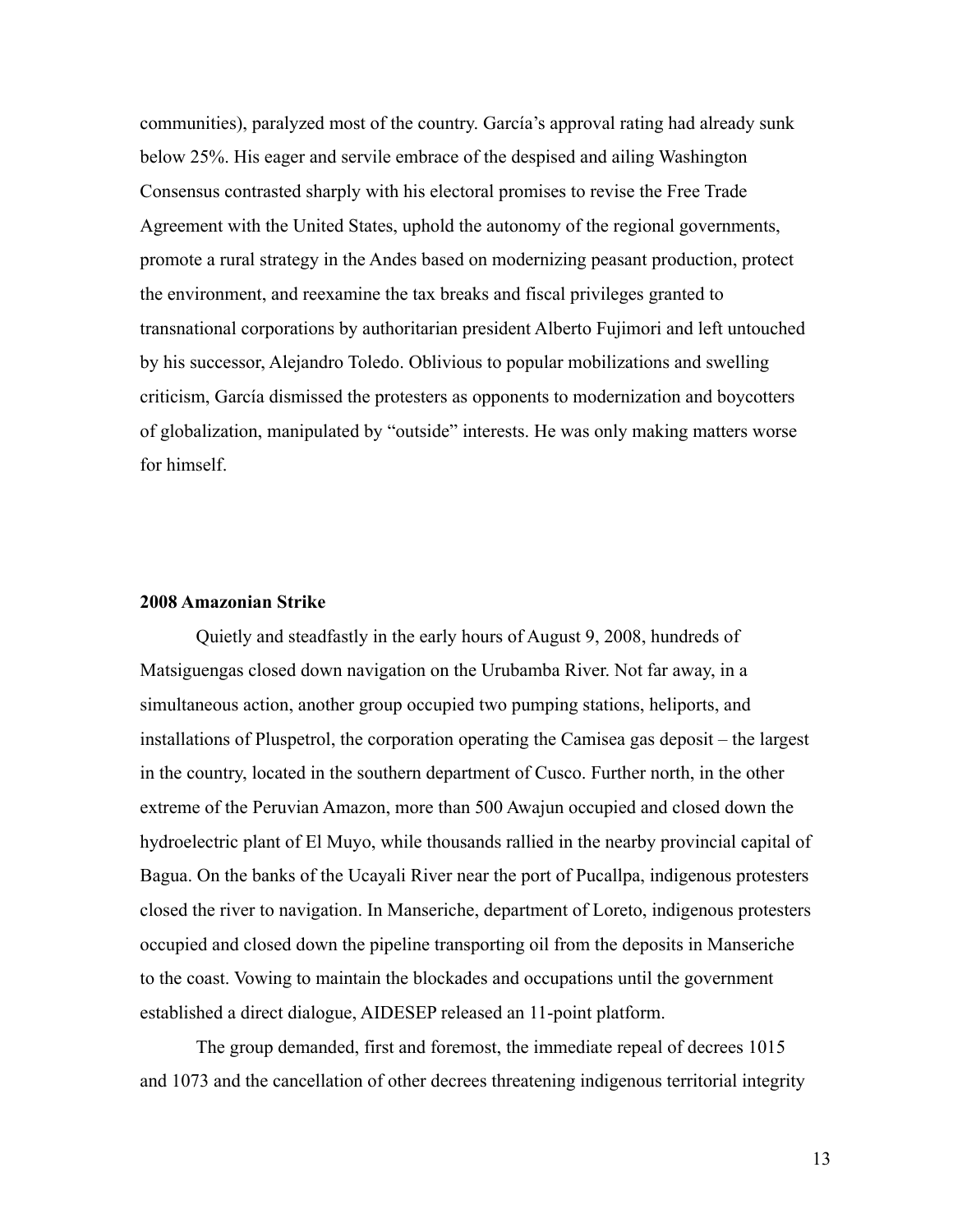and autonomy. The platform also demanded a fund for sustainable-development projects among indigenous peoples; evaluation of the environmental impact of extractive industries in the Amazon; creation of a program for the protection of indigenous peoples in voluntary isolation; a congressional commission to oversee implementation of the UN Declaration of Rights of Indigenous Peoples; and the reorganization, with the rank of Ministry, of the National Institute for the Development of Andean, Amazon, and Afro-Peruvian Peoples (INDEPA), which had been dismantled by García.

Startled by AIDESEP's militancy and the strategic implications of its demands, the government went on the offensive, drawing on the racist and anti-Communist repertoires of oligarchic and Cold War ideologies. The police chief of Amazonas department, Victor Castañeda, said the mobilizations' "real stimulus" was to defend the interests of narcotraffickers. Prime Minister Eduardo del Castillo in turn denounced the uprising as part of a broader "plot" led by former Nationalist Party presidential candidate Ollanta Humala to overthrow the government. As AIDESEP persisted in demanding a dialogue and protesters maintained their actions, the supposed sponsors of the mobilization multiplied rapidly: from subversive priests to radical left-wing activists to foreign NGOs to agents of presidents Hugo Chávez and Evo Morales.

A week into the protest, with negotiations stalled by the uncompromising stance of government representatives, AIDESEP raised the stakes with another round of actions. Blockades were now extended to the key bridges and highways connecting the Amazonian region with the rest of the country. By this time the ubiquitous presence of Alberto Pizango and other members of the AIDESEP National Council in the media and the skillful and astute work displayed by its press team gained public sympathy for indigenous demands. In response, the government declared a "state of emergency" in the four areas at the center of indigenous mobilization. Basic democratic rights were suspended, and elected officials surrendered their authority to the military.

The government also increased police and military presence in the most conflictive areas. The alarmist and racially charged declarations of cabinet members, on the other hand, failed to ignite the latent contempt and mistrust toward so-called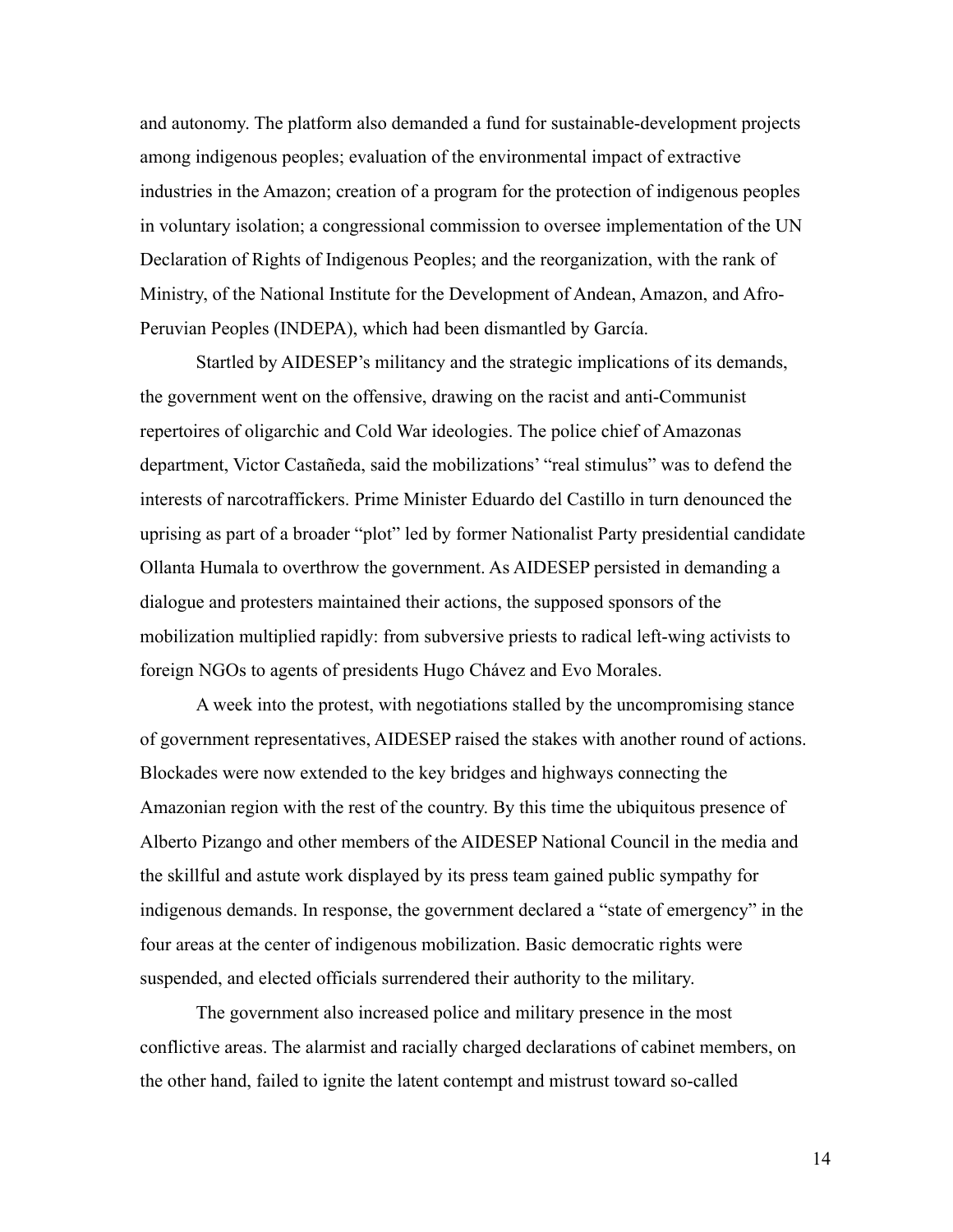*chunchos* particularly harbored by urban populations. Minister of the Environment Antonio Barack, commissioned by the executive as its leading negotiator with AIDESEP, declared to the press that the hidden and "ultimate" goal of the protest was the "liberation" of indigenous territories and "independence" from the Peruvian state. Prime Minister del Castillo falsely asserted that the continued blockade of power plants and gas and oil facilities – mostly for exports – would paralyze industry and throw cities into darkness.

The conflict finally reached the halls of Congress. In a unanimous vote the congressional Committee on Andean, Amazonian and Afro-Peruvian Peoples repealed García's decrees and drafted their own law. In an astute political move, AIDESEP leaders immediately opened a dialogue with Congress. Indigenous and congressional representatives reached an agreement according to which the protesters agreed to suspend their actions while the representatives would take their draft law to the full Congress. Two days later, Congress passed law 2440 annulling García's decrees 1015 and 1073**.** 

 A severe blow to García's neoliberal plans, AIDESEP's victory marked the consolidation of indigenous peoples as a pivotal actor on the Peruvian political scene. The group's forceful, sophisticated intervention also shattered the condescending attitudes held toward Amazonian natives by many Peruvians – including progressive intellectuals and left-wing activists.

#### **AIDESEP: Another Modernity**

The product of more than two decades of intense organizing, AIDESEP's establishment as an umbrella group for the several regional and local federations represents a turning point in the evolution of Peru's indigenous peoples as an autonomous social and political force. It also embodies the dramatic transformation experienced by Peru's popular movement during the near decade since the fall of Fujimori. In this period, indigenous peoples have displaced the labor movement – devastated by the elimination of workers' rights, neoliberal deindustrialization, and unemployment – as the central force for social transformation.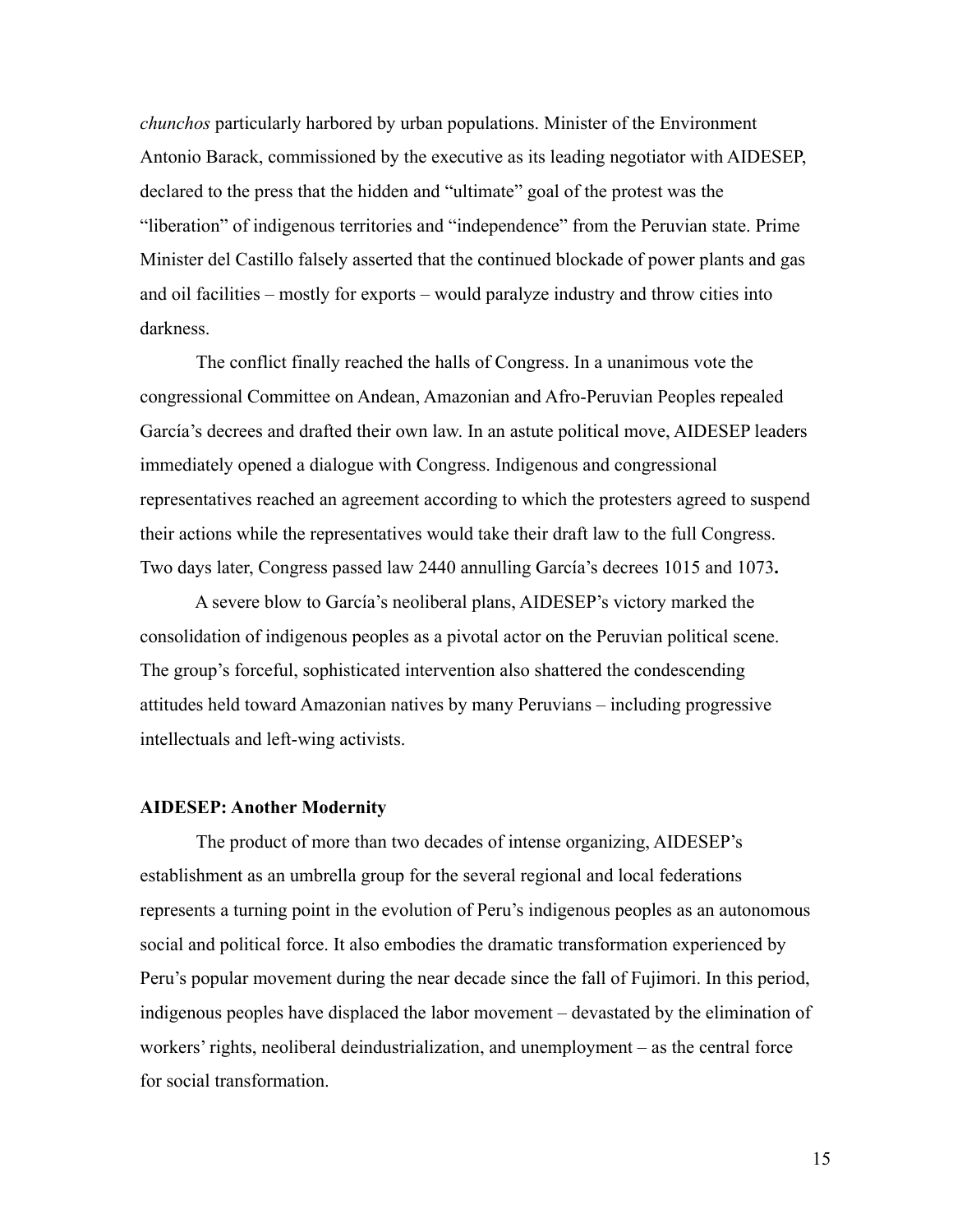The first autonomous regional indigenous organizations above community level emerged during the 1970s among the Ashaninka, Amuesha, and Aguaruna peoples in the High Marañon Valley in northeastern Peru. Organized along ethnic lines, these earlier organizations were established to defend indigenous territories and resources against the rapid expansion of settlers, cattlemen, lumber and oil companies. The reformist policies of the military government (1968–80), particularly its legislation recognizing indigenous communities and their territorial claims, created favorable conditions for the political mobilization and organization of Amazonian peoples. AIDESEP emerged out of these experiences, established first as a coordinating committee in 1979. The organization is led by a national council representing six regional coordinating committees spread across Peru's vast Amazonian territories. Its membership includes every one of the 64 different indigenous peoples living in 1,340 communities with a population of about 350,000, organized in turn in 57 valley and regional federations. Its strength resides in its organization from the bottom up, decision-making by consensus, reaffirmation of traditional knowledge, and respect and consideration for the communities' *apus* (elders).

 More than a defensive organization, AIDESEP has also consolidated its presence in the region through the direct and autonomous management and administration of services and resources – a process paradoxically favored by the central government's ageold disdain and neglect towards Amazonian Indigenous peoples, deepened in the last decades of neoliberal reorganization with the resulting neglect of the state's basic social responsibilities. AIDESEP filled in the vacuum left by the retreat of the state, particularly in the areas of health and education. Its intervention however goes far beyond the mere provision of services. Founded on the rescue of traditional shamanic medicine, languages and cultural traditions, it promotes the involvement and participation of the population in formulating and implementing its health and educational programs. This has made it an important vehicle of self-organization, education and strategic envisioning of a different and alternative future. Its program of bilingual inter-cultural education, coordinated with the Ministry of Education and supported by regional teachers' colleges, has graduated 300 specialized schoolteachers, offered development courses to thousands of Indigenous

16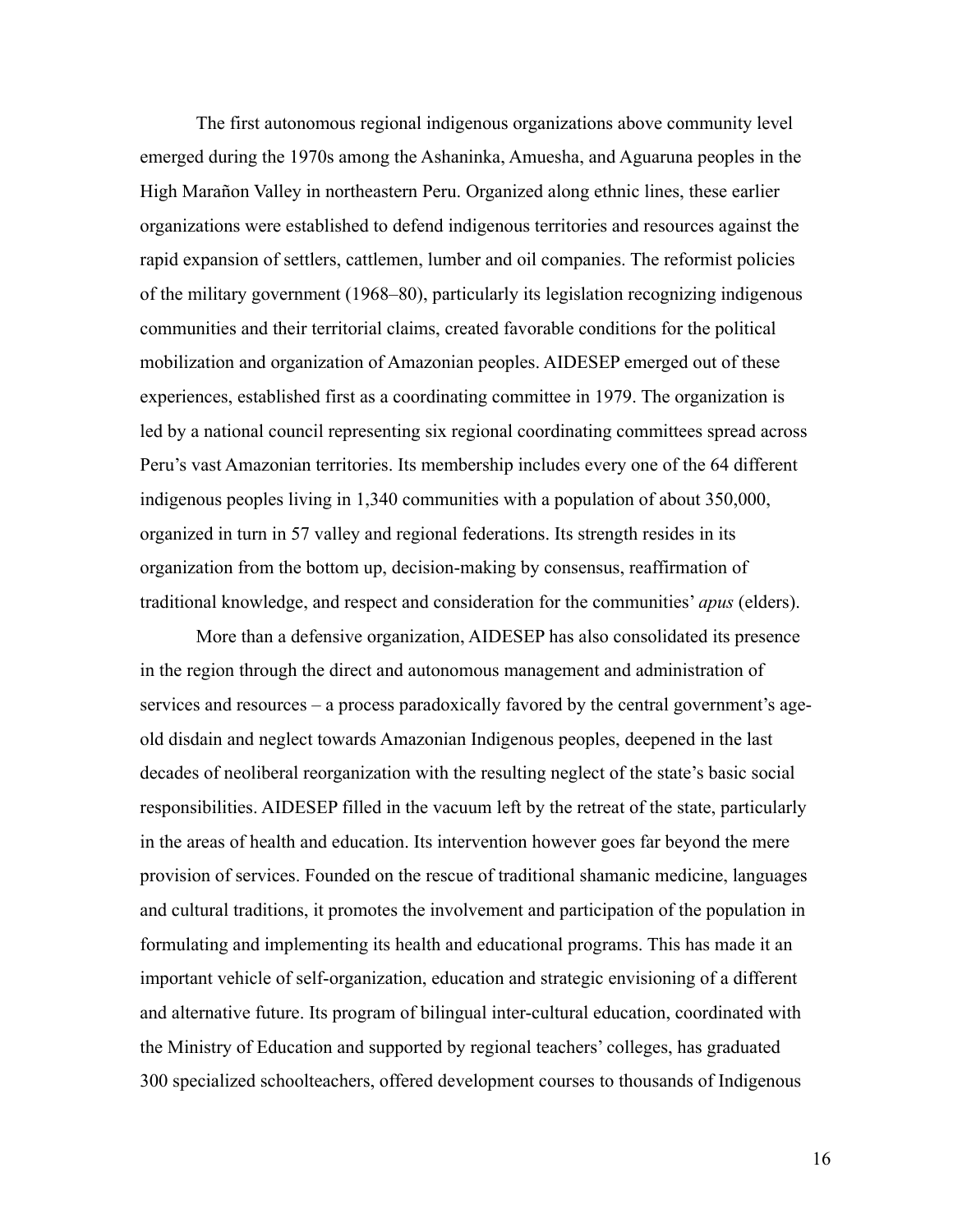and non-Indigenous teachers, produced textbooks in native languages, and developed a number of specialists in the formulation of bilingual educational national policies. AIDESEP's indigenous health program has trained hundreds of "health technicians," and many of its public health initiatives have been adopted by the national and regional governments.

 Two other critical areas of immediate concern are the promotion of women's participation and the development of alternative economic strategies. Through workshops and ad hoc activities, AIDESEP's *Programa de la Mujer Indígena* promotes women's participation in Indigenous organizations, gender equity in the process of decisionmaking, and the adoption of a gender perspective at all levels of the organization's work. A special team investigates, promotes and implements more efficient agricultural methods and technologies. It also prepares programs of forest management and sustainable development, and conducts pilot production programs. Other AIDESEP programs at different stages of development include a radio station, alternative energy, eco-tourism, and technical schools.

 It is however AIDESEP's firm defense of Indigenous democratic rights, territories and resources that gives the organization its most visible face and oppositional edge. As the sole repository of 30% of the planet's fresh water and 10% of its biodiversity, the Amazon is recognized by a growing number of scientists and policymakers to be at the crossroads of humanity's future. While in García's neoliberal predatory schemes Amazonian resources are considered exclusively as a source of profit, for Amazonian peoples the rainforest represents the foundation of their existence, culture, and identity. If deprived of their territories, Amazonian peoples are – states AIDESEP – "doomed to extinction." From an indigenous perspective their ancestral territories are a common good in integral interdependence with nature. Amazonian landscape and geography constitute "sacred places that deserve respect as fountains of visions of the future and spiritual strength."

After centuries of contemptuous western dismissal of indigenous affirmations of the spirituality of their territories, these demands were finally recognized in the 2007

17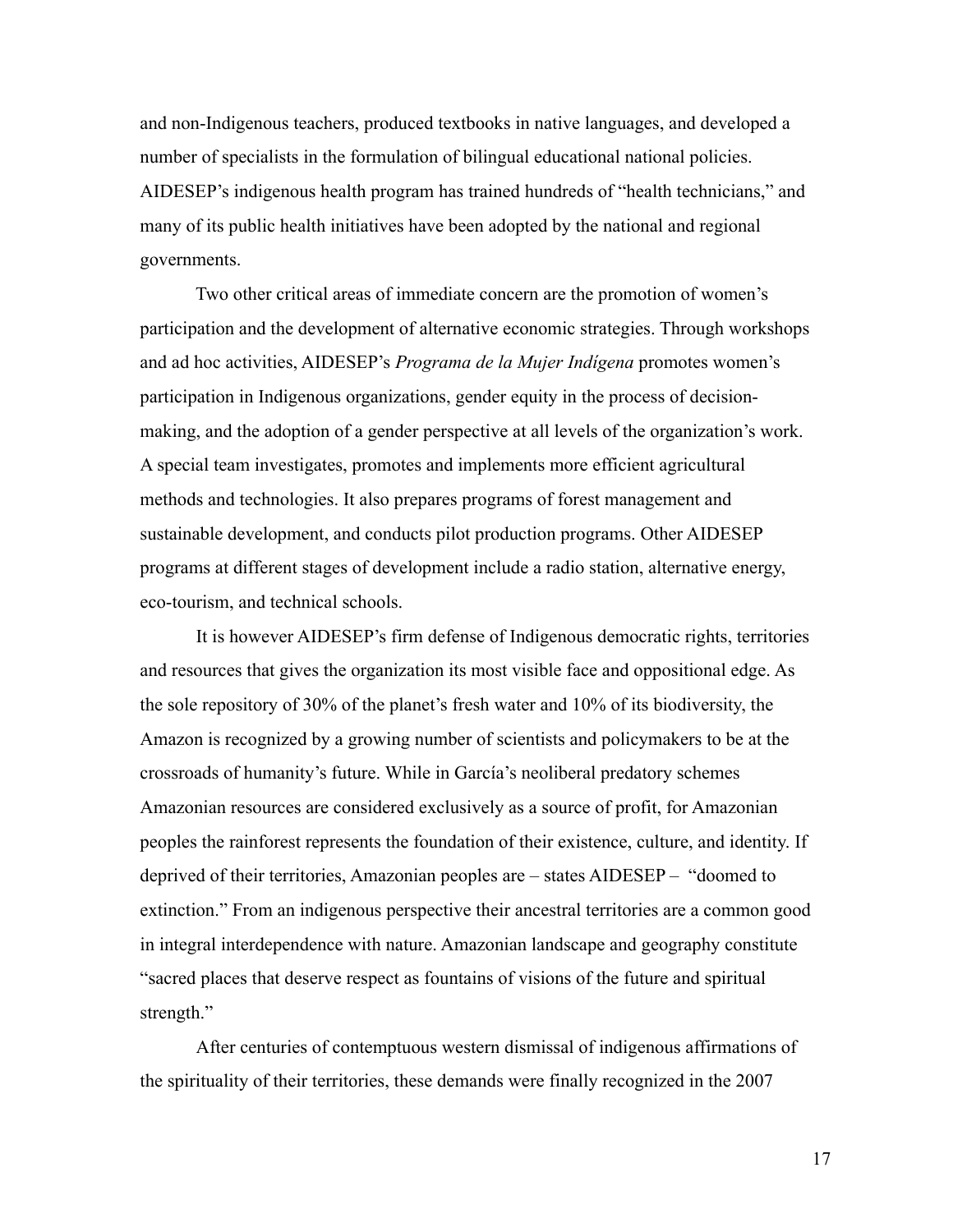United Nations Declaration of Indigenous Rights. More precisely, Convention 169 of the ILO mandates its signatory states – Peru among them – to respect and protect Indigenous cultural, religious and spiritual rights. García, however, in his justificatory October 2007 essay on "the dog in the manger" (in favor of privatization of Indian lands and resources)[,14](#page-17-0) dismissed indigenous claims as "demagoguery and trickery." Following in the steps of 16th-century colonizers, and invoking the 1850s discourse of progress and modernization, neoliberal modernizers today also rely on the expropriation of Indian territories and the obliteration of their cultures in order to advance a vision of development driven by the demands of capital.

 Territorial defense then stands – together with the defense of indigenous rights and self-determination – as the overriding demand of indigenous struggle. AIDESEP has led this struggle through a combination of direct mobilization, legal action, territorial demarcation, education, and the promotion of research and programs aimed at better use of the Amazon forest's natural resources. With the support of sympathetic professionals and academics and with the use of cutting-edge technology, including GPS-SIG monitoring, AIDESEP established the Centro de Información y Planificación Territorial (CITPA). Charged with upholding the integrity of Indigenous territories, the Center sets community boundaries and negotiates with the government for their official recognition. To date the Center has managed to settle the titles for 40% of all Indigenous communities; it has also mapped Indigenous territories in three of the six regions integrated into AIDESEP, and is conducting a census and socio-economic study of each one of the communities in the organization. Its legal team keeps a close watch on both national and international legislation affecting or undermining indigenous selfdetermination, and takes legal actions in defense of the rights of the indigenous peoples in voluntary isolation.

 The establishment of this impressive technical/administrative structure benefited greatly in the first place from AIDESEP's carefully crafted network of strategic alliances

<span id="page-17-0"></span>**<sup>14</sup>** Cited above, note 8.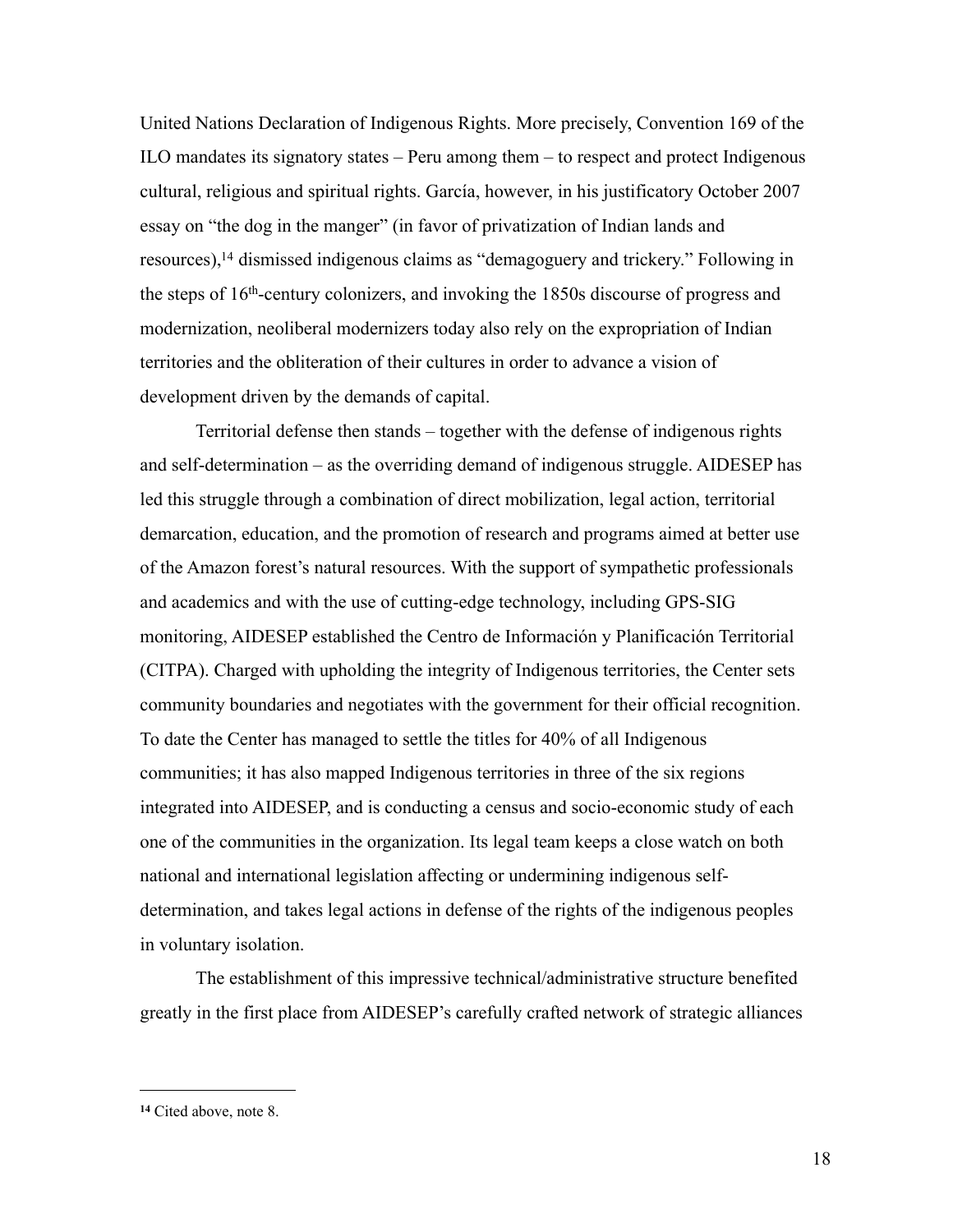with local and global indigenous and ecological movements and organizations.<sup>15</sup> More specific cooperation and concrete agreements with NGOs, religious institutions, professionals and academics were also important. AIDESEP's political drive and strength however came from the mobilization from below, galvanized by a predatory and hostile state which at the same time was only sporadically present in Amazonian Indigenous communities. Lacking state representation and facing the daunting offensive of neoliberalism, indigenous peoples responded with the revitalization and reaffirmation of ethnic authority. The creation of AIDESEP was integral to this process.

AIDESEP also participates in the construction of national and international political networks among Amazonian and non-Amazonian Indigenous peoples in South America. A founding member of COICA – *Coordinadora de las Organizaciones Indígenas de la Cuenca Amazónica* – AIDESEP hosted its founding congress in 1984 in Lima. Formed by indigenous representatives from the nine Amazonian countries, COICA has emerged as an important space for exchange of ideas and organizational experiences in defense of indigenous peoples' rights. Staunch opponents to the Free Trade Agreement, COICA's member organizations participate in the broader social and political struggle against neoliberalism in the region.

 In May 2008, AIDESEP together with hundreds of representatives from a number of indigenous and peasant organizations in the country issued a declaration calling for the creation of "an autonomous political movement." In a public manifesto the signatories outlined this effort as a long process to be built from the bottom up, with the collective participation of the population in local and regional "gatherings of exchange and consultation." It called for a national mobilization of all those sharing their aspiration to transform the existing "mono-cultural and exclusionary state" into a "pluri-national, inclusionary and intercultural" state. The declaration also called for the establishment of "autonomous communitarian governments" and the creation of an economy based on principles of "human reciprocity" and in a "reciprocal relation with nature." Summoned

<span id="page-18-0"></span><sup>&</sup>lt;sup>15</sup> The Confederación de Nacionalidades Amazónicas del Perú, led by César Sara, claims a membership of 200,000. Given its support to oil and gas companies, and its weak and bureaucratic organizational structure, its real political presence among Amazonian peoples is rather marginal.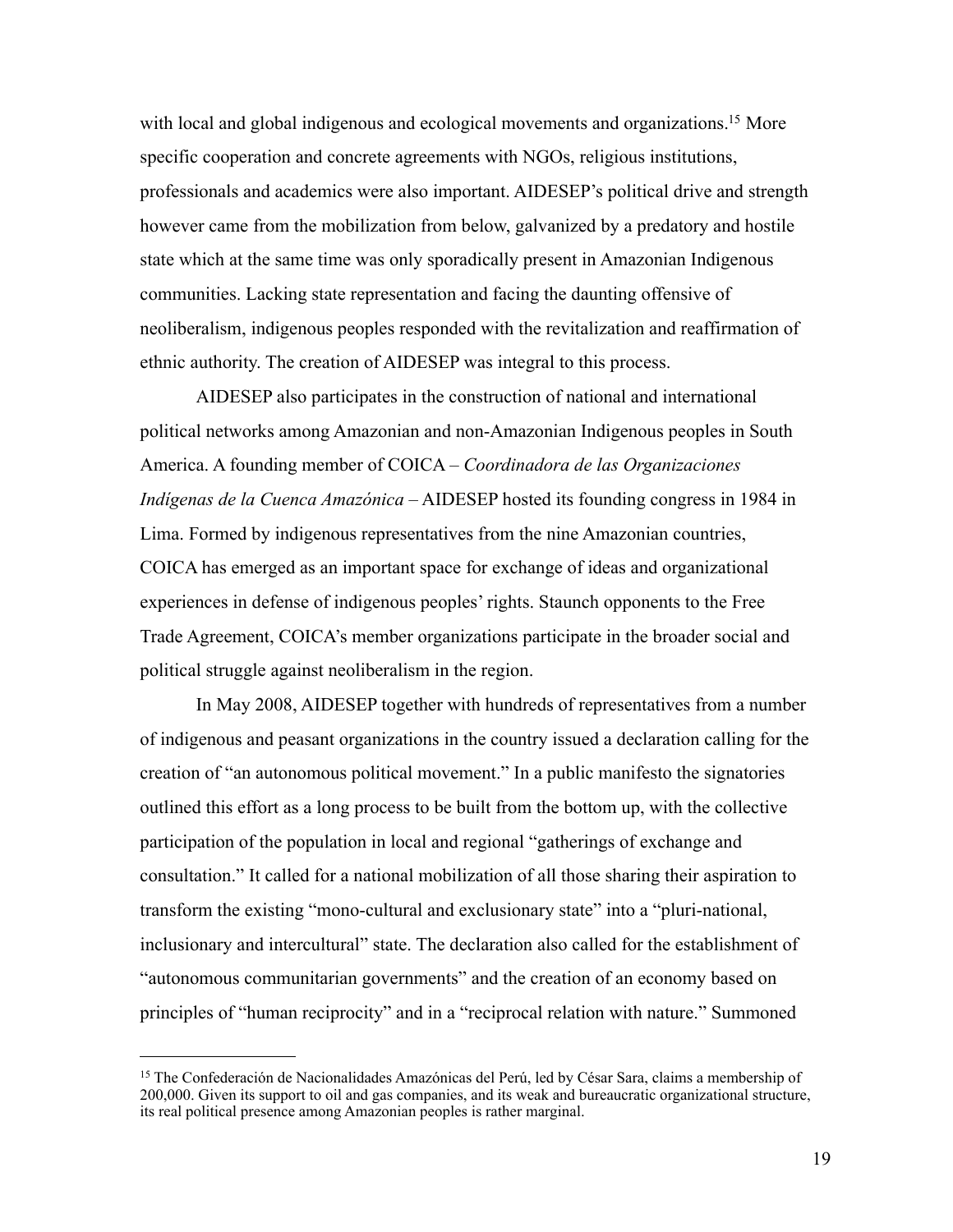by the CAOI (Coordinadora Andina de Organizaciones Indígenas) – formed in 2006 and coordinated by former president of CONACAMI – this was by far the most significant and representative indigenous gathering in Peruvian history.

## *La Lucha Continua*

 Unlike the traditional working class, whose political subjectivity was determined by its subordination to capital, indigenous peoples, and the new poor of the neoliberal age, have a certain degree of control over the production and reproduction of their living conditions, a key factor informing their anti-systemic militancy and disposition. Indigenous peoples have also displaced the onetime powerful left, fragmented by infighting, its retreat from revolutionary socialism, and embrace of mainstream electoral politics. Indigenous peoples have taken over the role of the left as the most important voice in the defense of national and public resources and national sovereignty.

Driven by principles of communality, self-esteem, and respect for nature, the indigenous movement stands as a powerful challenge to the individualism, self-interest, and exclusion that are the core values of the neoliberal, monocultural Peruvian state. The indigenous struggle has also brought to the surface the Peruvian nation-state's legacy of colonial oppression and racism. Indigenous forms of collective participation, understanding of leadership as service, and decision by consensus also challenge the topdown organization and "democratic centralism" of traditional labor unions and left-wing political formations. Their amalgamation of democracy and collective interest; articulation with new and old political traditions; and their simultaneous deployment of reform, insurgency, and rebellion are crucial to developing the revolutionary strategy prophetically envisioned in the 1920s by Peruvian Marxist José Carlos Mariátegui, who imagined a confluence of socialist objectives and indigenous communitarian struggles.

The structuring of this emerging indigenous movement into a more coherent antisystemic bloc and the incorporation of its demands, strategies and world perspectives into a programmatic alternative to neoliberal capitalism, will entail not only an extraordinary